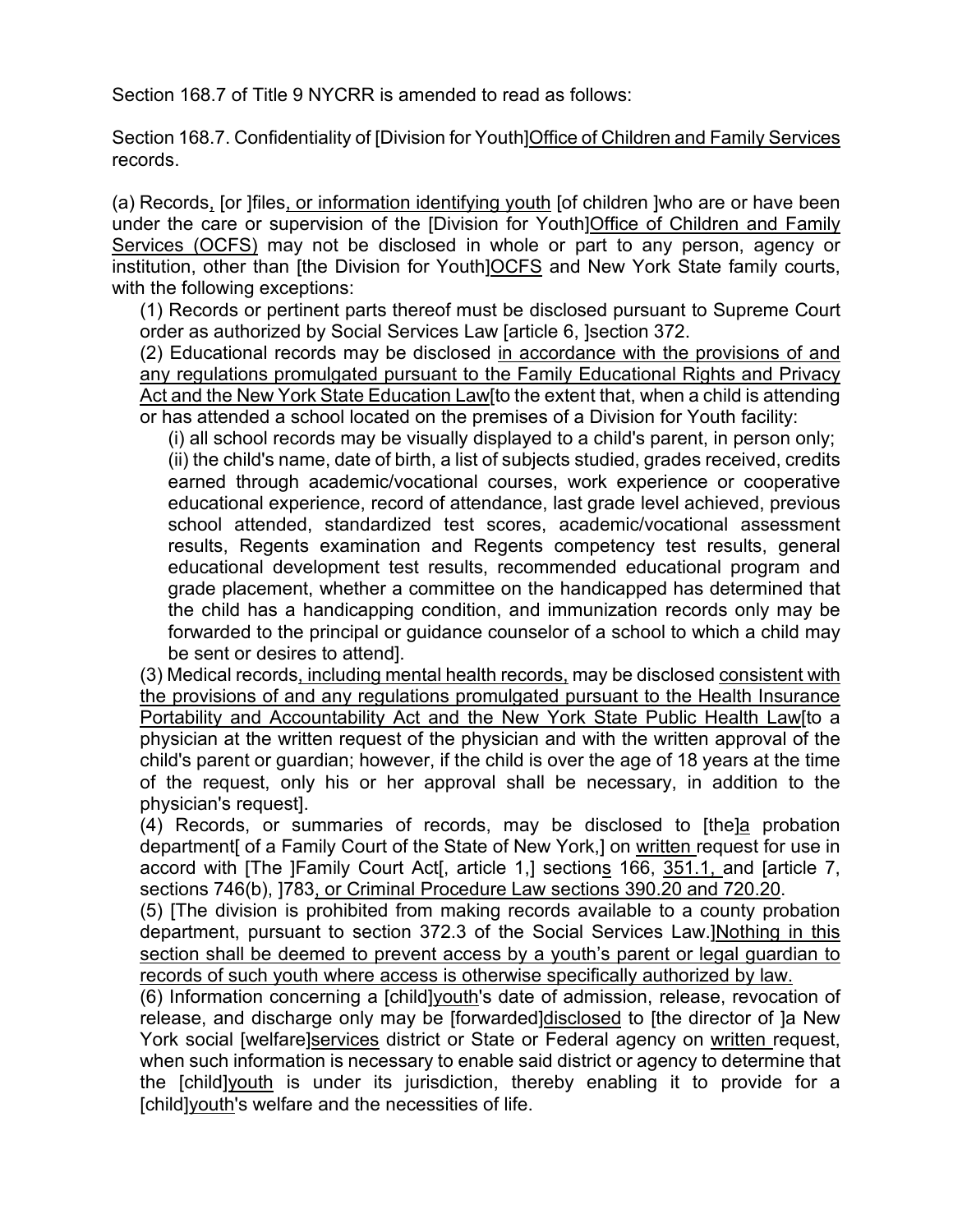(7) Records pertaining to the vital statistics of [children]youth may be disclosed to law enforcement authorities when a [child]youth is absent from an [institution]OCFS placement without proper authorization or has violated a condition of release.

(8) Records may be made available to authorized child [caring]welfare agencies, within and without the State, which have actual custody of [the]a youth previously or currently in OCFS custody and request specific information in writing for the purpose of developing a program or providing services to [meet his needs]the youth. [However, w]When the request is made by an out-of-state child [caring]welfare agency, [the division]OCFS shall request written confirmation, from the juvenile compact administrator for the state in which the requesting agency is located, that the agency is authorized to provide [child care]services or programs to youth within that state and is in good standing. No record shall be made available until such [information]confirmation is received by [the division]OCFS in writing.

(9) [Division]OCFS records shall be made available to the Office of the Attorney General [or his designee ]in furtherance of the duties of that office.

(10) Records pertaining to youth[s] referred to [the division]OCFS as a condition of probation [or pursuant to a continuance authorized by section 502 of the Executive Law ]shall be made available to the referring court or [its]the relevant probation department upon written request made during the period of referral.

(11) Requests for information from law enforcement authorities.

(i) For purposes of this paragraph, law enforcement authorities shall mean representatives of federal, New York State, or local law enforcement agencies conducting a criminal investigation and United State attorneys, district attorneys, or presentment agencies conducting a criminal investigation or prosecution; provided, however, that law enforcement authorities shall not mean agencies charged with enforcement of federal immigration laws.

(ii) Upon a written request stating that such information is necessary to conduct a criminal investigation or prosecution of an act committed by a youth in OCFS custody, law enforcement authorities shall be provided with information regarding the dates and location(s) of the youth's placement with OCFS. OCFS shall also provide the requesting agency with the relevant incident reports, other appropriate documents, and video determined by OCFS to contain potential evidence of the act.

(iii) If law enforcement authorities are called to an OCFS location in connection with a report made to such authority of a crime committed by a youth at the location, OCFS may provide such law enforcement authorities, upon request, with information regarding the dates and location(s) of the youth's placement with OCFS. If readily available at the time requested, law enforcement may be provided with relevant incident reports, other appropriate documents, and video determined by OCFS to contain potential evidence of the alleged criminal act.

(iv) If law enforcement authorities arrive at an OCFS location seeking information concerning the location of a youth currently or previously in OCFS custody in furtherance of a criminal investigation, OCFS may provide information regarding the dates and location(s) of the youth's placement with OCFS, and the last known community location of a youth in a day placement program or conditionally released.

(v) Prior to providing any information pursuant to subparagraphs (iii) or (iv) of this paragraph, the OCFS administrator on duty or ranking office staff person shall: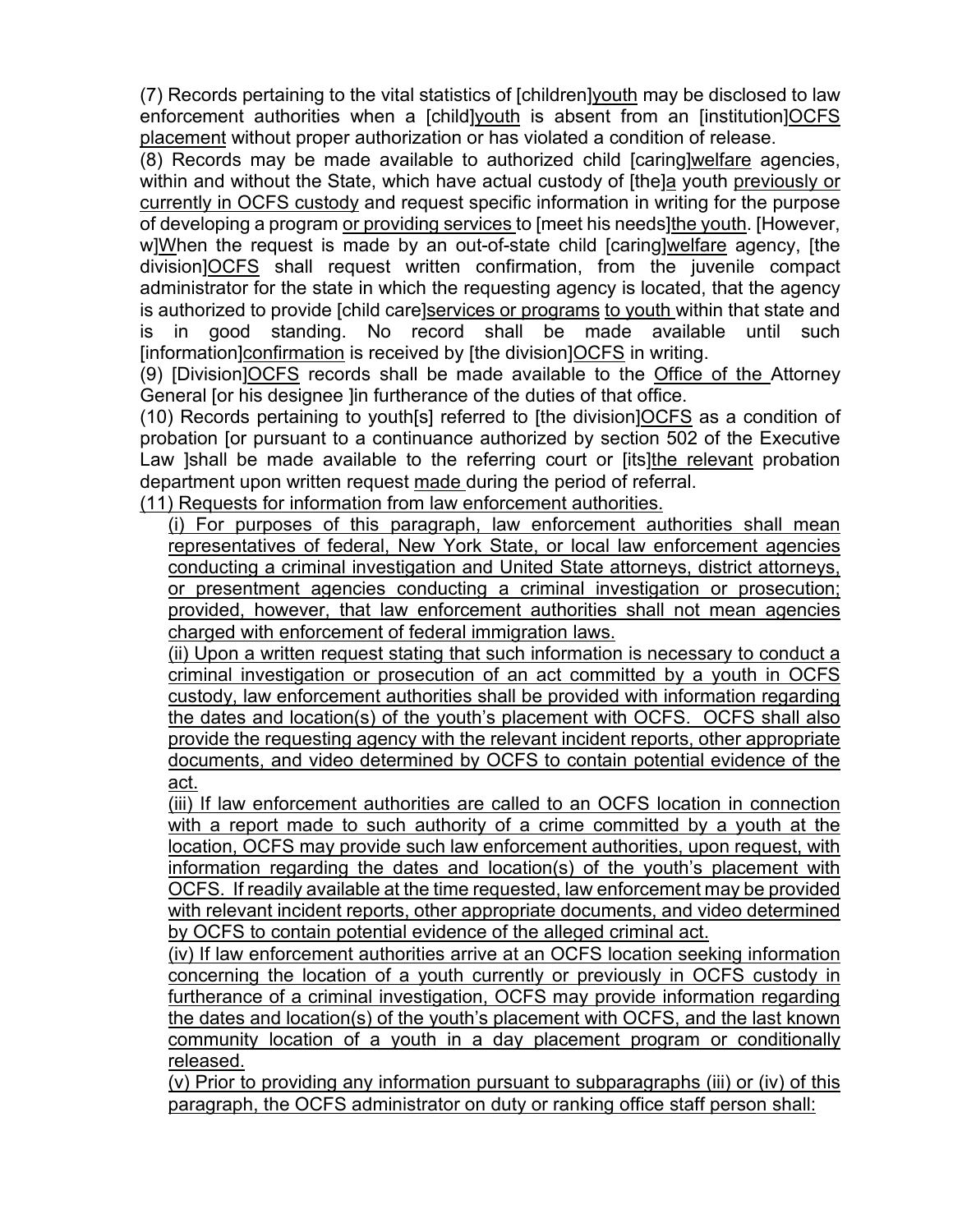(*a*) visually inspect the badge/photo identification of the law enforcement authority representative(s); and

(*b*) on an OCFS form, document each representative's full name, law enforcement agency, badge/identification number, work address and phone number.

(vi) Prior to providing any information pursuant to this paragraph, the OCFS administrator on duty or ranking office staff person shall:

(*a*) contact the Division of Legal Affairs or, if after hours, the administrator on call who will contact the Division of Legal Affairs for authorization to provide the requested information. If the Division of Legal Affairs does not approve the release of information, OCFS shall not provide the requested information unless a judicial subpoena is obtained by the law enforcement authority. (*b*) contact the Office of the Ombudsman to give notice of the request.

(vi) Only the information and materials described in this paragraph that are specifically requested by law enforcement authorities may be provided. All information and materials provided to law enforcement must be appropriately redacted by OCFS to prevent disclosure of information prohibited by statute or regulation from being disclosed, as well as the confidentiality of youth not involved in the alleged criminal act. The administrator on duty or ranking office staff member must identify each item provided to law enforcement authorities on an OCFS form. Only copies of records shall be provided, unless there is a court order to provide the original(s). If original materials are provided pursuant to a court order, this will be noted on the OCFS form and a copy will be retained by OCFS.

(12) Records relevant to the provision of services to a youth in OCFS custody by a non-employee of OCFS may be released with the written consent of the youth's parent or guardian or, if the youth is over the age of 18 at the time of the request, the youth's consent.

(b) When requests for records or other information concerning a [child]youth is received by any agent of [the Division for Youth]OCFS, and when such information is not included in the exceptions listed in [paragraphs (1) through (10) of ]subdivision (a) of this section, the correct response shall be: "[We are]OCFS is not authorized by law to disclose whether or not any individual was ever under [our]its jurisdiction."

(c) No part of this section shall be construed to prohibit the free exchange of information within [the Division for Youth]OCFS, or between [the division]OCFS and New York State family courts, when the best interest and treatment of the [child]youth is at issue.[, nor shall it serve to prohibit ]

(d) Youth records may be disclosed for purposes of a bona fide research study[ of information], with the approval of the [executive deputy director and the deputy director for research]Commissioner of [the Division for Youth]OCFS[ and when guided by the superintendent or director of the institution, agency or facility at which the study is being conducted, with the stipulation], except that the name of and other identifying information of youth[no child] shall not be disclosed [by]to the study group. [In addition a]All such [study groups]researchers shall sign a[n] confidentiality agreement [to this effect ]before approval for such study shall be granted.

([d]e) When any [child]youth who has been under the care of [the Division for Youth]OCFS[, according to title II, article 19-G of the Executive Law, reaches the age of 20 years, and a child cared for by the Division for Youth, according to title III, article 19-G of the Executive Law,] reaches the age of 25[1] or has been out of the care of OCFS for 10 years, whichever is longer, all records possessed by [said division]OCFS shall be